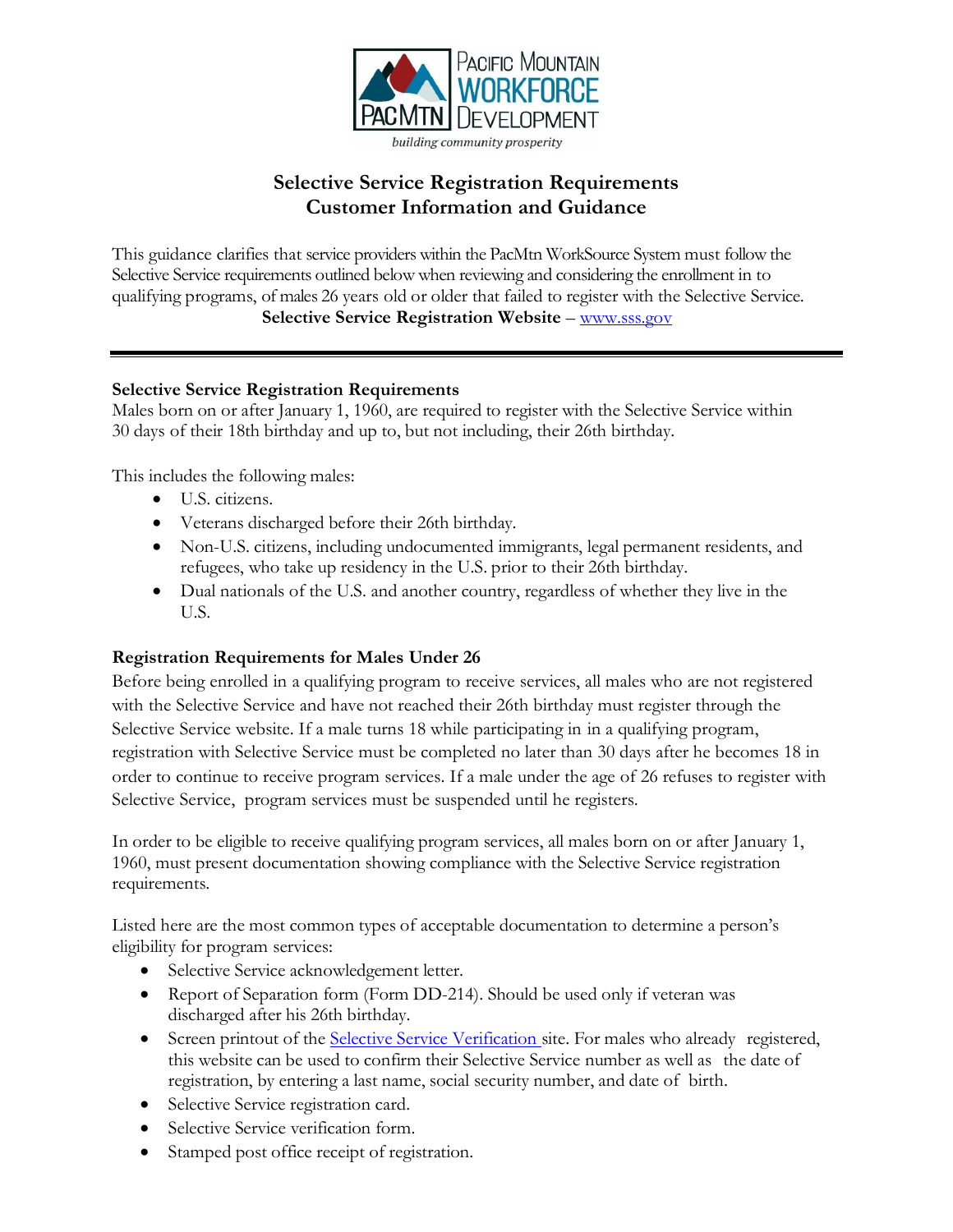# **Non-Registration by Males 26 and Older**

Program service providers may either request a Status Information Letter from a potential participant before making a determination of knowing and willful failure to register, or initiate the process to determine if the potential participant's failure was knowing and willful without first requesting a Status Information Letter.

Before any male 26 of age and or older can be enrolled in a qualifying program, he must provide one of the following:

- Documentation showing they were not required to register
- If they were required to register, documentation establishing that their failure to register was not knowing or willful

### **Selective Service registration is not required for the following male U.S. citizens:**

- Males who are serving in the military on full-time active duty.
- Males attending the service academies.
- Disabled males who were continually limited to a residence, hospital, or institution.
- Males who are hospitalized, institutionalized, or incarcerated are not required to register during their confinement. However, they must register within 30 days after being released if they have not yet reached their 26th birthday.
- Male veterans discharged after their 26th birthday.

## **Selective Service registration is not required for the following male non-U.S. citizens:**

- Non-U.S. males who entered the U.S. for the first time after their 26th birthday. Acceptable forms of supporting documentation include the following:
	- o Date of entry stamp in passport.
	- o I-94 with date of entry stamp on it.
	- o Letter from the U.S. Citizenship and Immigration Services indicating the date the male entered the U.S. presented in conjunction with documentation establishing the male's age.
- Non-U.S. males who entered the U.S. illegally after their 26th birthday.
	- o They must provide proof that they were not living in the U.S. from age 18 through 25.
	- o For additional information refer to [www.sss.gov](http://www.sss.gov/) "Who Needs to Register"
- Non-U.S. males on a valid non-immigrant visa.
	- o The few individuals who are exempt from this requirement are those on current nonimmigrant visas, as long as they remain on a valid visa up until they turn 26. If the individual received a letter from the Selective Service requesting that he register, he must send to the Selective Service copies of supporting documentation to show he is exempt.
	- o For additional information, refer to www.sss.gov "Who Needs to Register, Immigrants and Dual Nationals."

\*Note that the requirement for transsexual, transgendered, and intersex individuals to register with the Selective Service depends upon the gender recorded on their birth certificate. According to the Selective Service website, "Individuals who are born female and have a gender change are not required to register. U.S. citizens or immigrants who are born male and have a gender change are still required to register."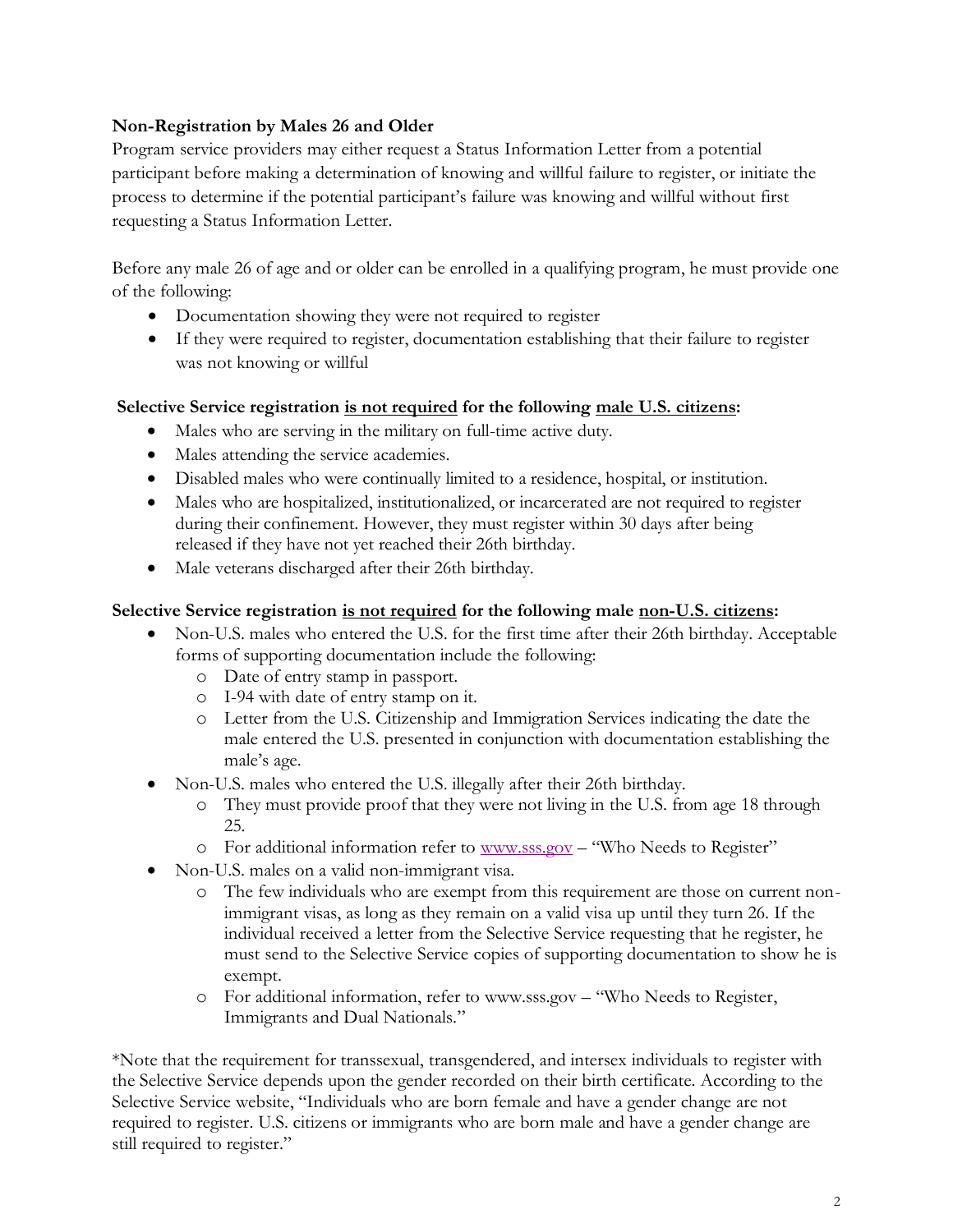## **Status Information Letter**

An individual may obtain a Status Information Letter from the Selective Service if one of the following applies:

- The individual believes he was not required to register
- The individual did register but cannot provide the appropriate documentation

The [Status Information Letter Request f](https://www.sss.gov/Forms)orm and instructions can be accessed through the Selective Service website. If an individual decides to request a Status Information Letter, they will need to describe, in detail, the circumstances that prevented themselves from registering (e.g., hospitalization, incarceration, or military service) and provide documentation of those circumstances. The documentation should be specific as to the dates of the circumstances.

If the Status Information Letter indicates that an individual was not required to register for the Selective Service, then the individual if otherwise determined eligible, can be enrolled in a qualifying program. If the Status Information Letter indicates that the individual was required to register and did not register, he is presumed to be disqualified from participation in the qualifying program until it can be determined that his failure to register was not knowing and willful.

### **How to Determine "Knowing and Willful" Failure to Register**

If the individual was required but failed to register with the Selective Service, as determined by the Status Information Letter or by his own acknowledgement, the individual may only receive services if he establishes that the failure to register was not knowing and willful.

#### *Documentation to support that failure to register was not knowing and willful*

Evidence presented may include the individual's written explanation and supporting documentation of his circumstances at the time of the required registration and the reason(s) for failure to register. The individual should be encouraged to offer as much evidence and in as much detail as possible to support their statement and case.

The following are examples of documentation that may be of assistance in making a determination in these cases:

- Service in the Armed Forces Evidence that a male has served honorably in the U.S. Armed Forces, such as a Form DD-214 or his Honorable Discharge Certificate. These documents serve as evidence that his failure to register was not knowing and willful.
- Third Party Affidavits Affidavits concerning reasons for not registering from parents, teachers, employers, doctors, and others may help subrecipients or contractors in making a determination regarding willful and knowing failure to register.
- **Self-Attestation – Signed statement that explains why the individual's failure to register was not knowing and willful**

**\*Please note, self-attestation may serve as sufficient evidence when other forms of documentation or third party corroboration are not available.**